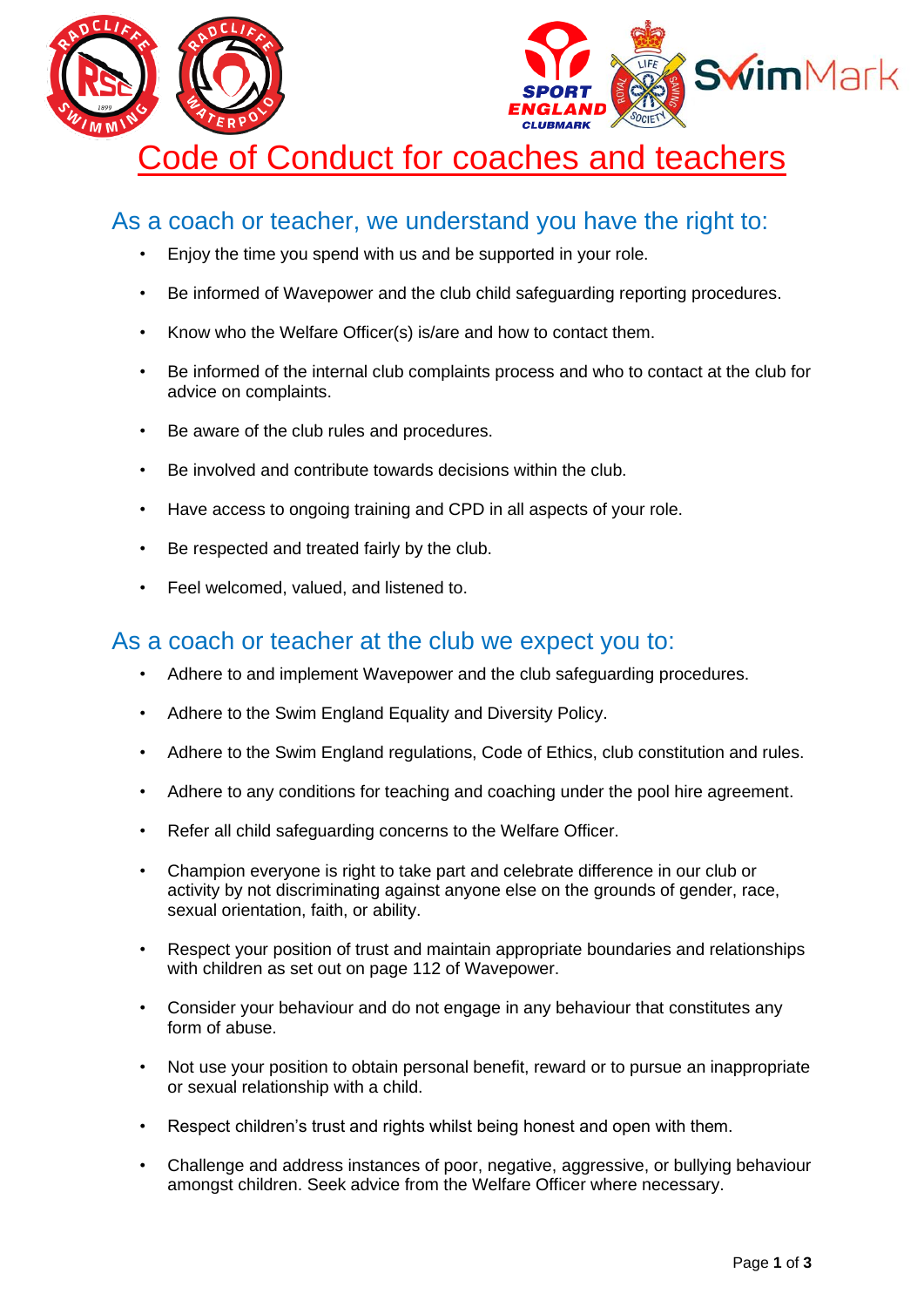



- Lead by example promoting positive behaviour, good sportsmanship and encourage children to behave in a positive manner and follow the rules of the club and sport.
- Ensure team/squad selection is clear and transparent and be fair and equal when making decisions.
- Keep your coaching and/or teaching qualifications and CPD up to date.
- Complete Swim England approved child safeguarding training every three years.
- Ensure you have a current Disclosure and Barring Service (DBS) certificate (renewable every three years).
- Use positive and constructive methods when teaching and coaching and ensure programmes are appropriate for the age, ability, and experience of the child.
- Always put the wellbeing, health, and safety of the child before all other considerations including the development of performance.
- Keep children safe in your sessions with appropriate staffing ratios, using safe methods of instruction and techniques and by putting their safety first.
- Ensure any equipment used is fit for purpose, safe to use and accessible.
- Follow the club procedures should a child have an accident or suffer an injury.
- Develop positive relationships with parents/guardians and where possible provide them with regular information and updates regarding their child's development in swimming, para-swimming, diving, high diving, artistic swimming, water polo and open water swimming.
- Listen to any concerns the parent/guardian or child may have and seek advice (where appropriate) to resolve any concerns.
- Treat all personal information about children or their families on a confidential "needto-know" basis unless information sharing with others is required to protect and safeguard a child from harm.
- Observe the authority of officials and follow the rules of the sport when questioning any decisions.
- Treat with respect and encourage all children to respect all competitors and teams from other organisations in victory or defeat.